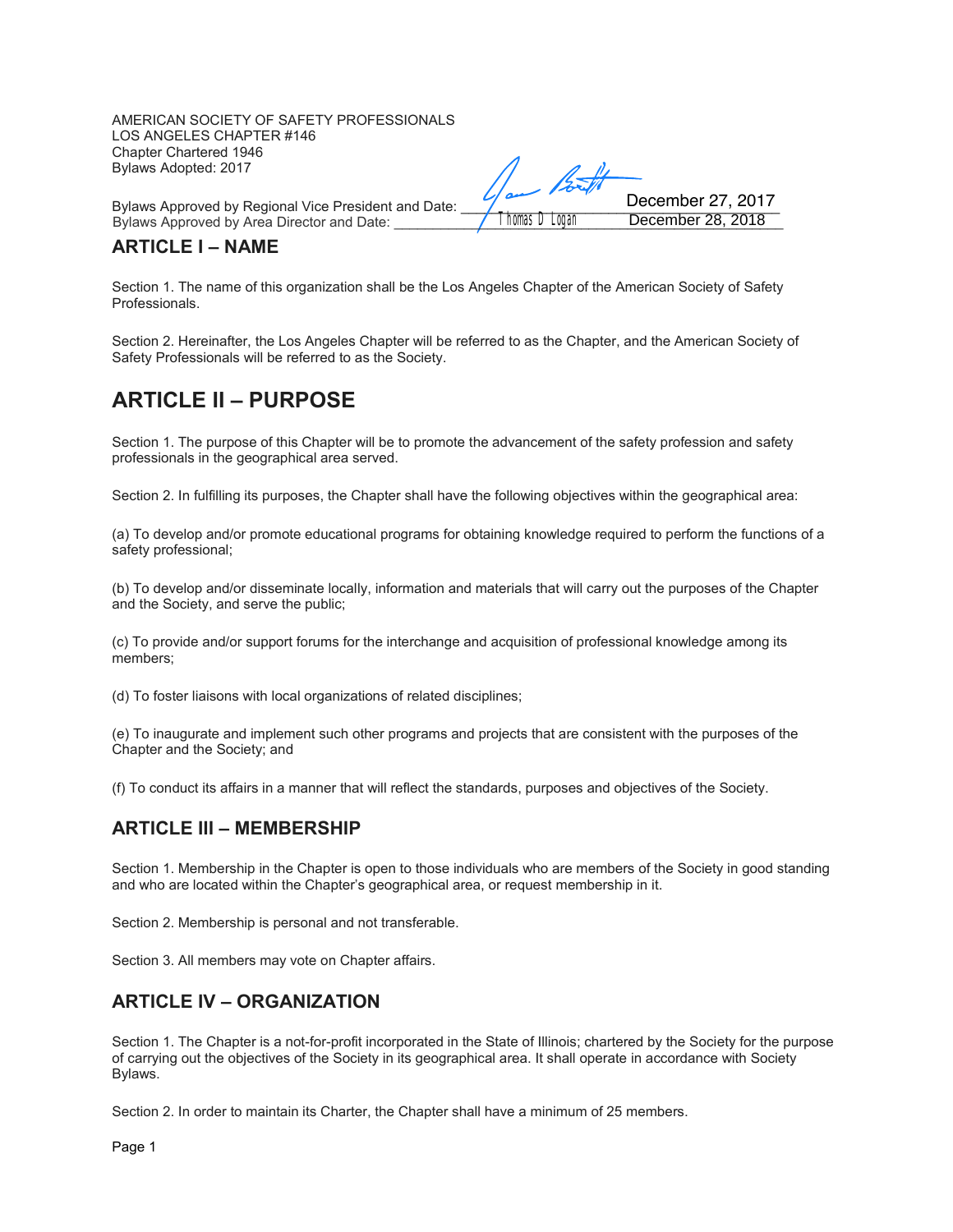Section 3. The Chapter is located in Region I, Area III and the Chapter's geographical area is defined as follows:

The area includes zip codes 90001 through 93563, with the following exceptions:

90274, 90277-8, 90290, 90501-10, 90701, 90704, 90710, 90712-7, 90731-3, 90744-7, 90801-10, 99813-5, 90822, 90840, 90846, 91301-4, 91306-7, 91311, 91316, 91320-1, 91324-6, 91330, 91334-5, 91343-4, 91355-6, 91360-2, 91364-5, 91367, 91371, 91406, 91409, 91436.

Within the Chapter's geographic territory is the chapter's Inland Empire Section. The Inland Empire Section is contained within the following zip codes:

91358, 91701, 91709, 91710, 19737, 91739, 91743, 91761 through 91764, 91773, 91784, 91786, 92242, 92252, 92256, 92267, 92268, 92277, 92280, 92284, 92285, 92301, 92304, 92304, 92305, 92307, 92308, 92313 through 92317, 92321, 92324, 92325, 92332, 92333, 92335 through 92339, 92341, 92342, 92345, 92346, 92352, 92354, 92356, 92358, 92359, 92368, 92371 through 92374, 92376, 92377, 92382, 92386, 92391, 92392, 92394, 92395, 92397, 92399, 92401, 92404, 92405, 92407,, 92408, 92410, 92411, 92701, 92708 through 92710, 92730, 92761 through 92764, 92766 through 92768, 92784, 92786, 92856, 92880.

Section 4. There shall be an Executive Committee responsible for the operation and management of the Chapter. It shall be responsible for the supervision and care of all property, have full authority to commit the Chapter to action in consonance with resolutions adopted at meetings of the Chapter, and may cooperate with other organizations on such basis that will not impair the ability of the Chapter to pursue its purposes independently.

Section 5. A majority of the Executive Committee present at a meeting shall constitute a quorum. A Chapter officer may appoint a Chapter Member or Professional Member, who is in good standing, to serve as his/her proxy at an Executive Committee meeting if the officer so designates in writing to the Chapter President. The proxy must specify the meeting for which the proxy applies.

Section 6. The Executive Committee shall consist of the Elected Officers, listed in Article V, Section 1, and an immediate past President of the Chapter available to serve.

Section 7. Each major objective as listed in Article II, Section 2 of these Bylaws shall be under the supervision of either a Chapter officer or an appointed Committee Chairperson.

Section 8. The Chapter President is the voting representative for the Chapter at the Regional Operating Committee meetings. A Professional Member or Member who is an elected officer of the Chapter may serve instead of the President if so designated in writing to the Regional Vice President.

Section 9. Chapter officers, the Member-at-Large and Delegates to the Society House of Delegate(s) shall be elected by members of the Chapter.

Section 10. The Chapter activity year shall be from July 1 to June 30.

#### **ARTICLE V – OFFICERS**

Section 1. Elected officers of the Chapter shall be:

- (a) President;
- (b) President-Elect;
- (c) Vice President;
- (e) Secretary;
- (f) Treasurer;

(g) Delegate(s) to the Society House of Delegates, the prior year president is automatically nominated to a position.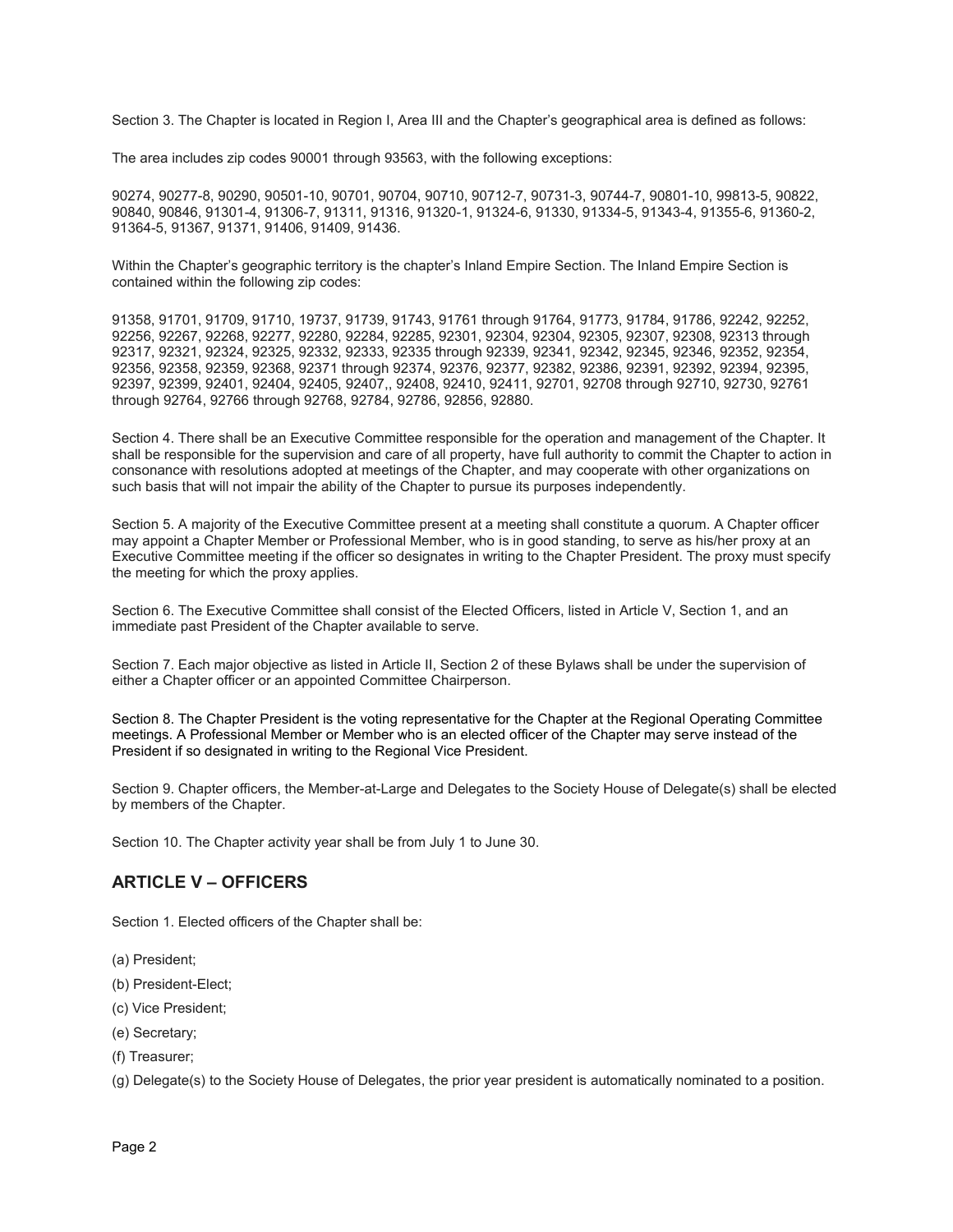Section 2. Each elected Chapter officer shall be a Chapter member and a Society member for at least one year prior to taking an officer position; any exceptions must be approved by the Regional Vice President. However, only a Professional Member or Member may hold the offices of President, president-elect, Vice President, or Delegate to the House of Delegates.

Section 3. The President shall:

(a) Preside at regular and special meetings of the Executive Committee and the membership;

(b) Represent the Chapter at meetings of other organizations where official representation of the Chapter is desirable;

(c) Be a member of the Regional Operating Committee representing the Chapter;

(d) Provide leadership for progress and activities for the Chapter during the term of the office;

(e) Appoint such committees as are necessary to implement the objectives of the Chapter;

(f) Submit an Annual Report of Chapter activities to the Regional Vice President and the Society Secretary by August 15;

(g) Submit the names of Chapter officers and delegate(s) elected for the ensuing year annually by May 31 to the Regional Vice President and Society Headquarters; and

(h) Chair the Long Range Planning Committee for the Society year following the year as President.

Section 4. The President-Elect shall:

(a) Succeed to the office of the President and carry out its duties if the President is unable to serve;

(b) Be a member of the Regional Operating Committee representing the Chapter;

(c) Chair the Membership Committee and assume the responsibilities for promoting membership growth and

administering current membership records; and

(d) Assume other responsibilities and duties as assigned by the President.

Section 5. The Vice President shall perform the duties of Program Chairperson and:

(a) With approval of the membership, succeed to the office of President-Elect and carry out its duties if the President-Elect is unable to serve;

(b) Develop a meeting program plan for the Chapter year to assist in fulfilling Society objectives for professional development;

(c) Assume other responsibilities and duties as assigned by the President; and

(d) Be an available to serve as the Chapter President's Proxy at Regional Operating Committee meetings.

(e) Will assist in promoting Chapter activities such as a monthly newsletter, and other activities described in the Chapter Operations Management Tool.

Section 6. The Secretary shall:

- (a) Maintain Chapter records and correspondence;
- (b) Notify Executive Committee members of meetings;
- (c) Assume the duties of the Treasurer as necessary; and
- (d) Record and distribute minutes of Chapter meetings and Chapter Executive Committee meetings.

Section 7. The Treasurer shall:

(a) Maintain all financial records of the Chapter;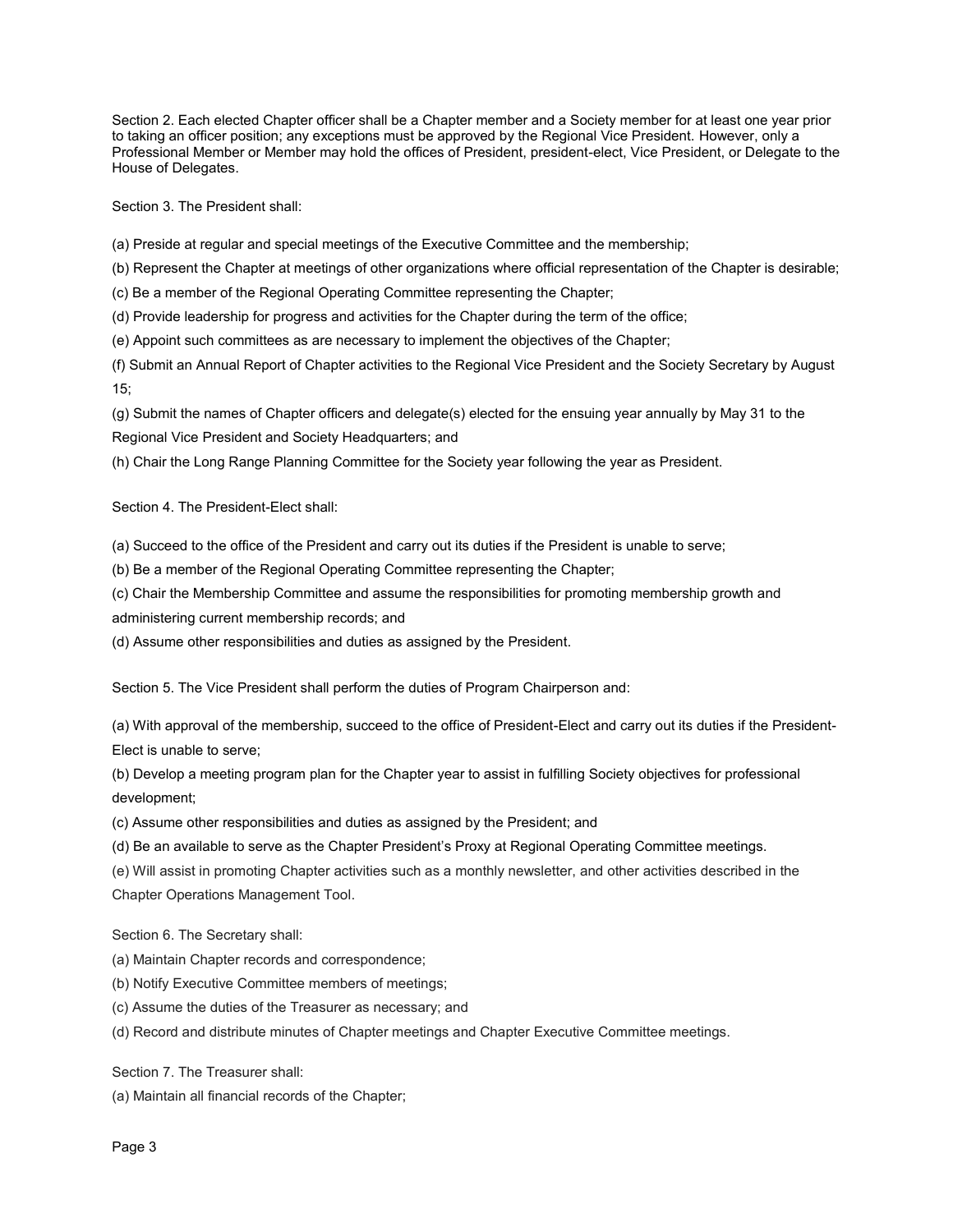(b) Supervise the receipt and disbursement of funds as directed by the Chapter Executive Committee;

(c) Maintain Chapter funds in a depository approved by the Chapter Executive Committee;

(d) Complete the Chapter's audited income & expense statement and any IRS tax documents for the fiscal year ending March 31. Transmit fiscal report and any tax documents on or before May 31 to Society Headquarters and the Regional Vice President. IRS and Franchise Tax Board should be submitted to the appropriate authority by August 15th;

(e) Notify the Society no later than March 1st of any changes in Chapter dues for the coming Society year; and

(f) Submit any necessary corporation report documents with the California Secretary Of State, and assure that the Society files the annual Chapter Corporation report with the State of Illinois.

Section 8. Delegate(s) to the Society House of Delegates Shall:

- (a) Attend the annual House of Delegates meetings of the Society representing the Chapter;
- (b) Operate in accordance with House of Delegates Operating Procedures and Society Bylaws;
- (c) Keep the Chapter informed of House of Delegates actions and proposed actions; and
- (d) Act on House of Delegates mail ballots on behalf of the Chapter.

Section 9. Committee Chairs shall:

Perform their duties as indicated in their Job Descriptions, as outlined in the Chapter Administrative Guide.

# **ARTICLE VI – NOMINATION AND ELECTION OF OFFICERS**

Section 1. The most recent immediate Past President available to serve shall be the Chair of the Nominating Committee. The Committee including the Chair will consist of no less than three (3) nor more than five (5) members, preferably Past Presidents. One member should be selected by the current Chapter President and the balance by the Committee Chair. The current Chapter President shall not be a member of the Nominating Committee. Members who are chosen to run for an office shall resign from the Committee and be replaced with an alternate member appointed by the same officer who initially appointed the resigning member. This exclusion does not apply to the President-Elect who is unopposed and may be a member of the Committee. Selection of the Committee Members shall be completed no later than the first Executive Committee meeting each (calendar) year. The names of the Committee Members shall be publicized prior to the January meeting.

Section 2. The Nominating Committee shall select qualified candidates for all elective offices. Candidates' names and qualifications shall be published and distributed to the Chapter Membership at least 60 days in advance of the election.

Section 3. Each candidate shall provide written acceptance to the Nominating Committee. For offices leading to the office of President, each candidate shall provide written confirmation of his/her commitment as to their ability to carry out the responsibilities of the offices to which the office automatically succeeds.

Section 4. Any fifteen (15) Chapter Professional Members or Members may submit a written petition nominating one or more individuals for elective office. The petition shall be accompanied by a written acceptance by the nominee(s) and shall be submitted to the Chairperson of the Nominating Committee 30 days in advance of the election. The names and qualifications of such nominees shall be published and distributed to the membership at least 15 days prior to the election.

Section 5. The term of elected Chapter officers shall be for one year beginning July 1.

Section 6. Election of officers for the ensuing year shall be held at the May meeting. If there is more than one candidate for any office, election shall be by written ballot. If there is only one Candidate for an office, election may be by voice vote.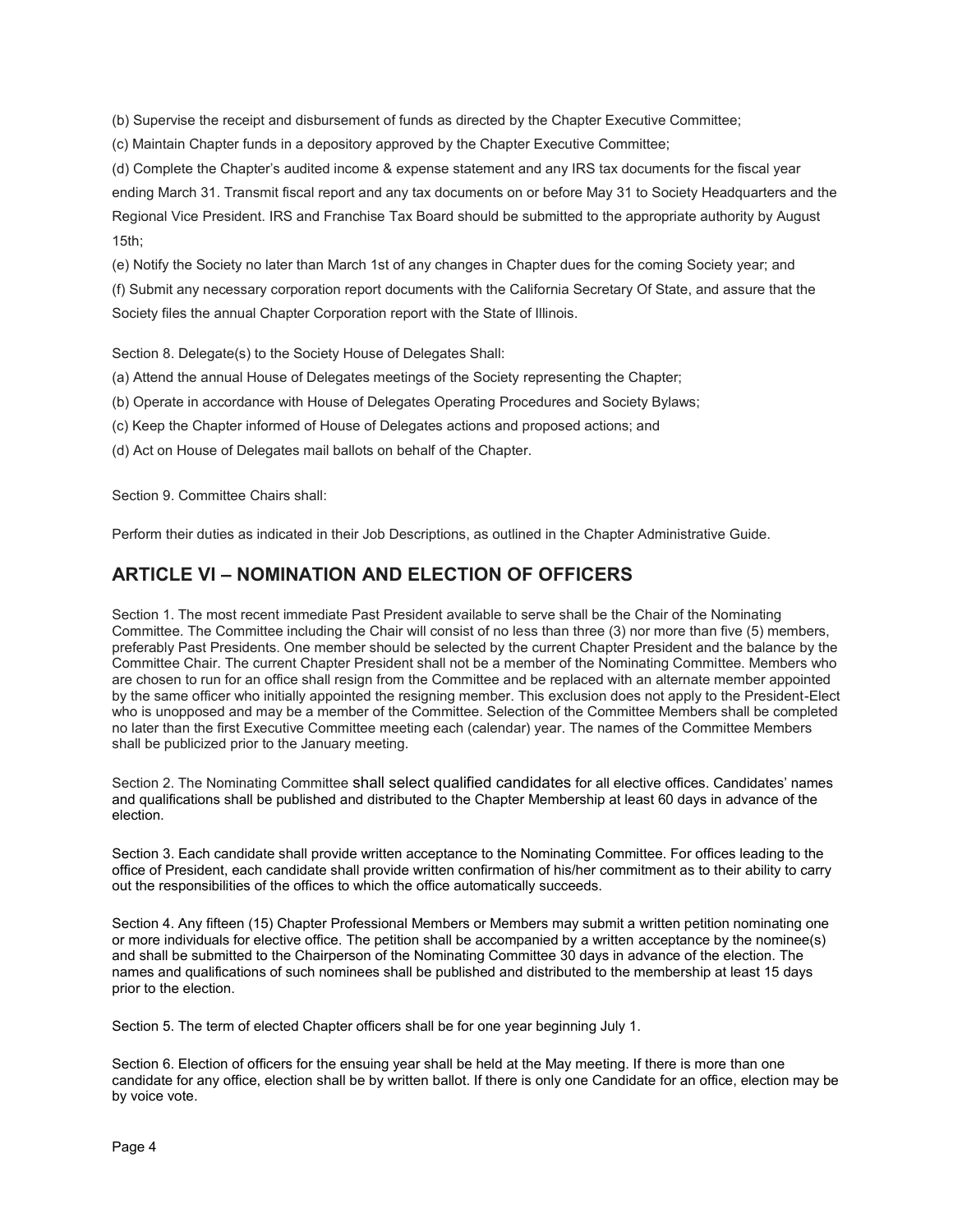Section 7. Removal of elected Chapter officers shall be by vote of Chapter members at any regular or special meeting upon presentation of a written petition from either the Chapter Executive Committee or 15 voting members of the Chapter. Notification of such meeting shall be distributed to each member at least 30 days in advance of the date of the meeting. Committee Chairs appointed by the elected officers or the Chapter Executive Committee may be removed by the officer or the Executive Committee who appointed them.

Section 8. Vacancies in elected Chapter offices shall be filled by the succession designated in the various offices. If no succession is designated, the Chapter President shall:

(a) Appoint a special Nominating committee;

(b) Publish nominees for office at least 15 days in advance of the Chapter meeting at which the election is to be held;

(c) Receive at the Chapter meeting any nominating petitions presented by the number of Professional Members and Members specified in Article VI, Section 4; and

(d) Conduct a voice vote at the Chapter meeting if there is only one nominee, and a written ballot if there is more than one nominee for an office.

# **ARTICLE VII – SECTIONS**

Section 1. Sections may be formed by Chapters to serve 10 or more dues-paying (or emeritus) Chapter members whose geographical location, within the Chapter area, constitutes an inconvenience to participate in Chapter affairs, and whose number is insufficient to permit formation of a new Chapter. The Section shall operate in accordance with Society and Chapter Bylaws.

Section 2. The group must petition the Chapter Executive Committee to form a Section of the Chapter, subject to approval of the Regional Operating Committee.

- (a) The petition should outline:
- 1. Name of the Section.
- 2. Territory the Section will encompass.
- 3. Number of members currently in the territory
- 4. Plans for meetings to be held and the nature of the program.
- 5. Justification for the creation of the Section.
- 6. Any dues arrangements between the Chapter and the Section.
- 7. Submit a copy of Section Bylaws (See Model Section Bylaws)
- (b) The Section shall operate in accordance with Society and Chapter Bylaws.

(c) Sections, upon approval by the Regional Operating Committee, shall elect a Chair and a Secretary/Treasurer and must abide by the Bylaws of the Chapter. The Chair of an authorized Section shall be a Professional Member or Member. The Chair of an authorized Section shall be invited to attend all meetings of the Chapter Executive Committee, and shall attend at least two, as a non-voting participant.

(d) By April 30 of each Chapter year, the Section Chairperson shall submit a summary report of Section activities and a financial report to the Chapter President and the Regional Vice President.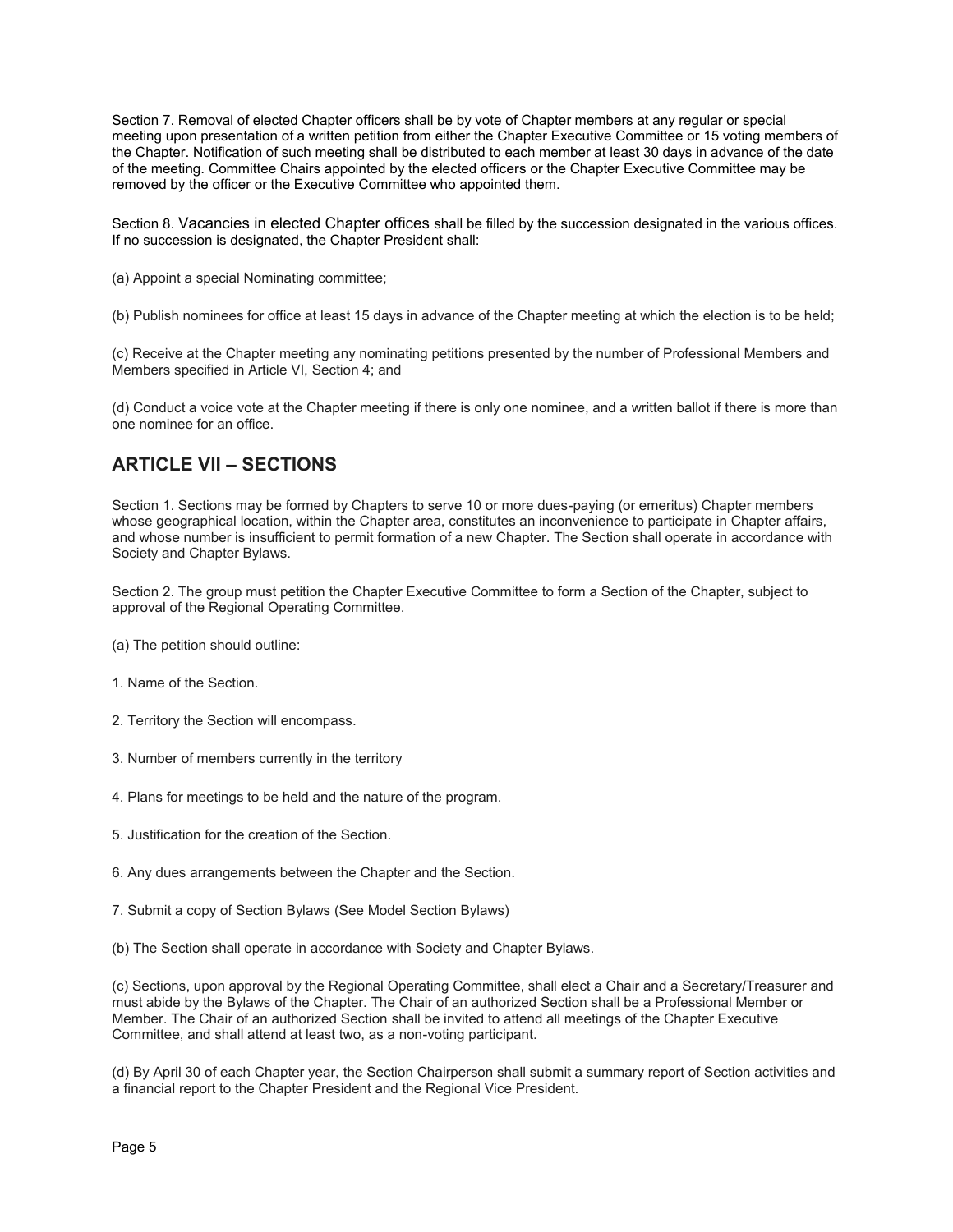(e) The Section Secretary/Treasurer shall keep records of meetings, sending copies to the Chapter Secretary; notify members of meetings; maintain such financial records as are necessary and keep the Chapter Officers informed of the Section's financial status. The Chapter shall remit at least 30% of Chapter dues of Section members to the Section for its use.

(f) The Chair of the Section shall appoint a Nominating Committee annually to select nominees for the offices of Chair and Secretary/Treasurer for the year beginning July 1. Both officers' terms shall be for one year beginning July 1. Elections of these officers shall be held at a Section meeting prior to July 1.

(g) If the Section ceases to function as a viable organization, the Chapter Executive Committee, after investigation, may recommend its dissolution to the Regional Operating Committee, and any funds in the Section Treasury shall be remitted to the Chapter for Chapter use.

(h) Student Members attending an educational institution within the Chapter's boundaries may join together to form a Student Section of the Chapter.

# **ARTICLE VIII – DUES**

Section 1. Each member, except Students, Emeritus and Honorary Members, shall be assessed annual Chapter dues in an amount to be established by the Executive Committee and approved by the Chapter members, in addition to Society dues.

Section 2. All Society and Chapter dues shall be paid annually in advance by the anniversary of each member's election date.

Section 3. Chapter dues shall be approved by vote of the Chapter membership at any regular or special meeting where a quorum is present. All Chapter members shall be notified at least 30 days in advance regarding dues proposals.

Section 4. Individuals applying for Society membership shall submit an application and the current application fee to the Society. Application fees are not refundable.

# **ARTICLE IX – MEETINGS**

Section 1. Chapters shall meet at least six times per year and four of the meetings shall be technical meetings. Technical meetings are those that define or discuss methods, procedures, systems, devices and/or standards toward the reduction, control or elimination of hazardous exposures to people, property or the environment, and which foster the technical, scientific, and managerial knowledge and skills of attendees.

Section 2. Special meetings of members may be called by the Executive Committee. The notice calling such a meeting shall state the purpose of the meeting; such notice to be sent to each member at least two weeks in advance.

Section 3. Fifteen (15) members in good standing shall constitute a quorum at any regular or special meeting.

Section 4. The latest edition of Robert's Rules of Order Newly Revised shall govern the transaction of business at all meetings of the Chapter unless otherwise provided in these Bylaws.

# **ARTICLE X – MISCELLANEOUS**

Section 1. The Chapter may be dissolved by Chapter members in the following manner: (a) A resolution to dissolve the Chapter shall be acted upon at a meeting of the Executive Committee. The resolution shall set forth the reasons for dissolution;